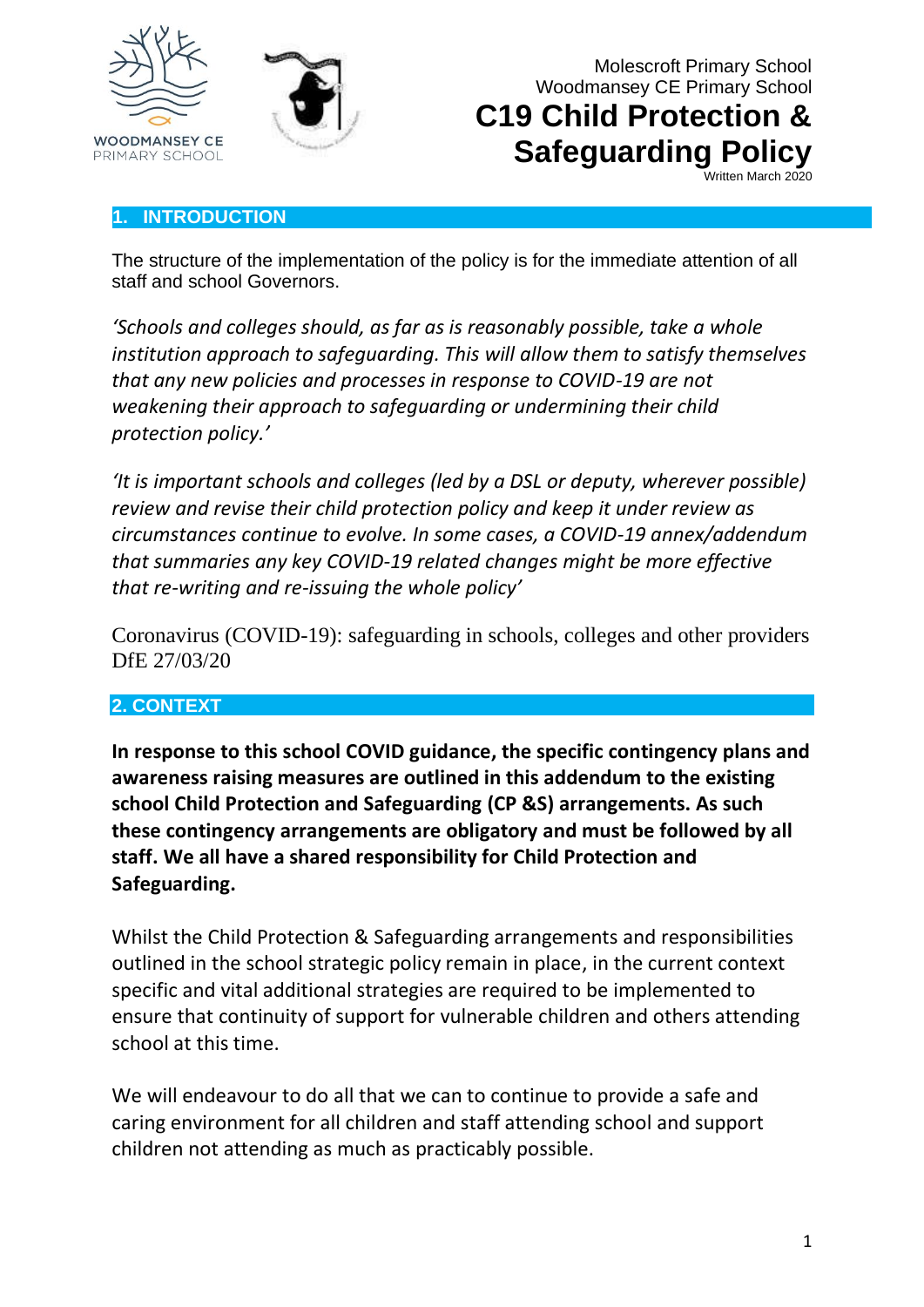



### Molescroft Primary School Woodmansey CE Primary School **C19 Child Protection & Safeguarding Policy** Written March 2020

We recognise that some of the children attending school our most vulnerable who may be at even greater risk or stress at this time due to family problems or mental health concerns or other issues.

Staff are aware of the possibility of the effect of the current situation on **the mental health of children and young peopl**e and to ensure that such concerns about children attending school and any indications gathered remotely online or by other disclosures about other children or families are recorded and bought to the attention of the DSL / Dep DSL so that early help may be sought.

The leadership team and Governors also are aware and sensitive to the pressures that staff including themselves, are under at this time and recognise that they require support in order to be able to support the children they care for at school. This is particularly the case for staff such as DSLs, SENDCO and Designated LAC teachers who have such an important role to play in our most supporting vulnerable children.

### **3. HEALTH & SAFTEY**

We will follow the guidance issued by the LA H & S adviser '**SAFE WORKING METHOD'** to help maintain a safe environment for staff and children.

### **4. DSL & VULNERABLE CHILDREN**

We will ensure that the DSL or Dep DSL are contactable by phone if one or other is not on site during the school day and for 60 minutes at the end of the day so that staff in school are able to seek advice if not able to during session time.

If the DSL or Dep DSL are not in school a senior member of Staff or experienced member of the Pastoral Team will be identified as the lead on dealing with CP issues if they arise and will liaise with the DSLs.

Staff in school are reminded that in cases where a child has suffered or may be at risk of immediate harm that contact is made immediately to the DSL or Dep DSL in line with existing procedures. Staffing levels will be sufficient to enable this to be done and not risk compromising current social distancing arrangements and safe supervision of pupils.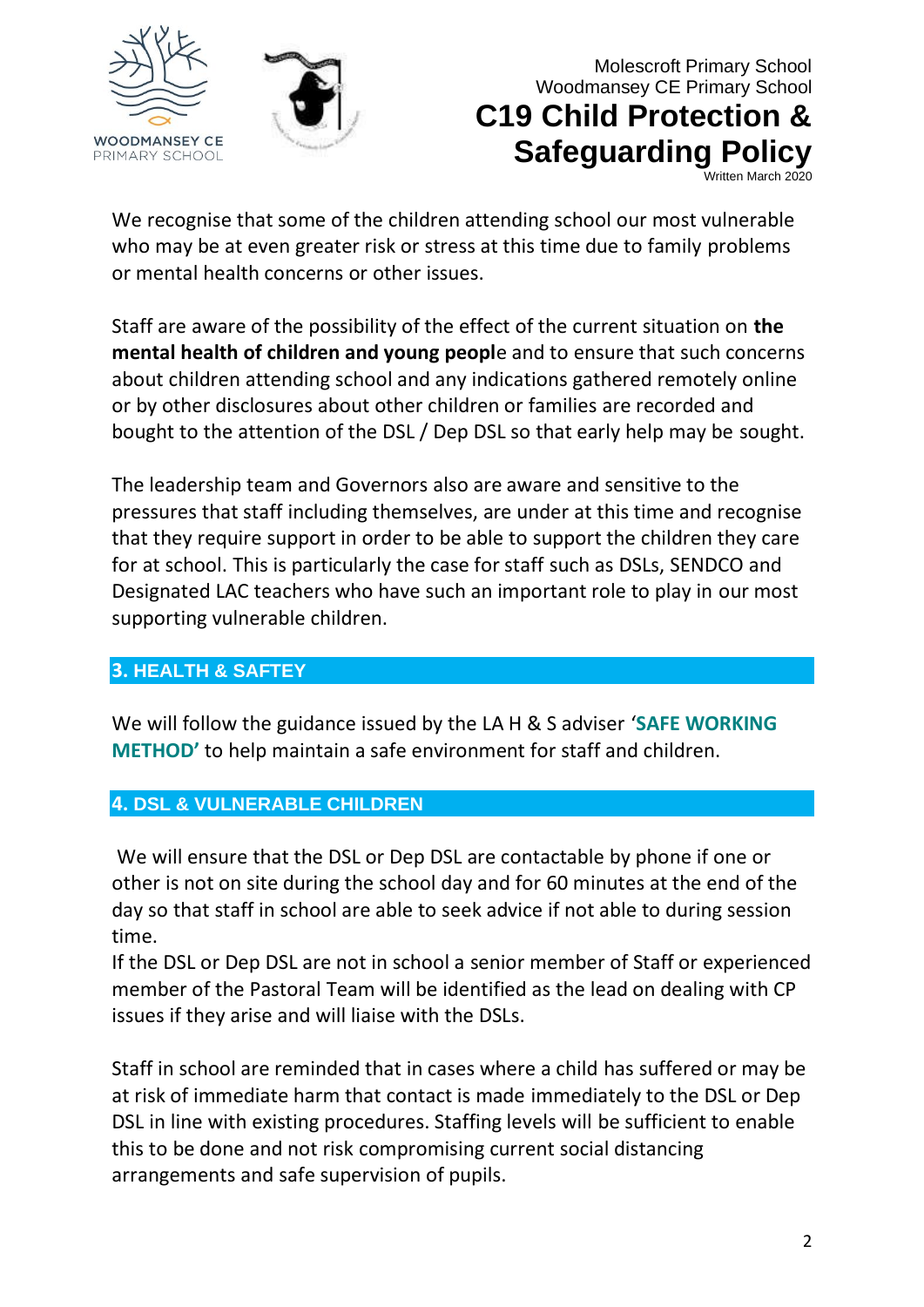



Written March 2020

Staff will be made aware of and have available the contact arrangements to update or seek advice in the cases of urgent and immediate concerns if the DSL or Dep DSL cannot be contacted from:

- The attached Social Worker or YFS worker where the child has one
- The Early Help & Safeguarding Hub if it is a new concern choosing;
- EHaSH out of hours in either above case if an emergency

The DSL and/or staff will therefore have access to a list of children attending open to Social Care and their current SW and have contact phone numbers for the attached worker's office and email address**.**

All Staff also have access to the current Safeguarding Contact list containing the contact details for DSL / Dep DSL, LADO, Safeguarding Governor and Chair of Governors & EHaSH etc. Copy attached to this policy.

### **5. RECORDING CONCERNS**

CP & Safeguarding concerns will continue to be recorded by staff using the school system. If the concern is of a child at risk of or who has suffered harm this recording will be in addition to rather than instead of a direct contact to the DSL or DDSL

If it is felt that the concerns are at a level of Early Help and support rather than CP or concerns about COVID 19 advice will be sought by the DSL, Dep DSL or other pastoral support staff via the current emergency Early Help arrangements by contacting the FISH team on; fish@eastriding.gov.uk

#### **6. OPERATION ENCOMPASS**

### **Vulnerable Children - Operation Encompass - Domestic Abuse**

We will continue to liaise with and update allocated Social Workers or Youth and Family Support workers and other lead professionals who are involved with all children attending school.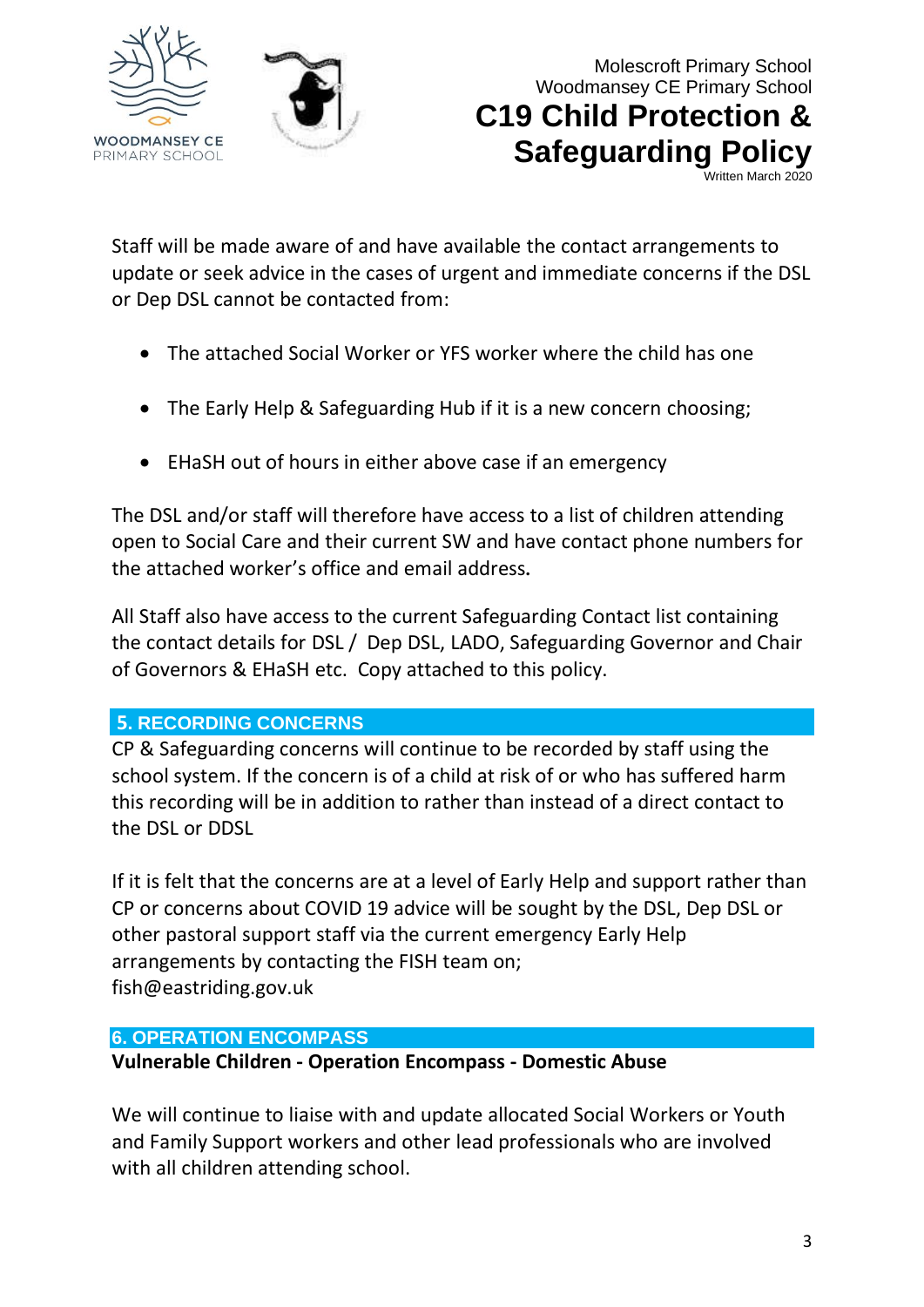



## Molescroft Primary School Woodmansey CE Primary School **C19 Child Protection & Safeguarding Policy**

Written March 2020

We expect that children with a social worker and / or EHCP will attend, unless in consultation with the child's social worker and family it is agreed this is not in the best interests of the child.

The school will ensure that contact details for all children eligible to attend are up to date and adequate.

We are aware that in this period that vulnerable families may be under increased risk of domestic abuse or stress. Operation Encompass notifications continue to be emailed to the 2 designated members of staff. Arrangements are in place to ensure that staff members in school are made aware of any such notifications relating to children attending school. Therefore, the child can be supported in the normal way following such notifications.

Notifications involving children not attending school will be received and the DSLs will ensure that these are recorded on the pupils' files.

Staff are reminded of the need to be alert at this time to indicators or disclosures of domestic abuse which may not be notified to the police. If there are concerns that domestic abuse or related matters may develop in particular families of children attending school this must be recorded and bought to the attention of the DSL or Dep DSL who may seek Early Help or intervention.

#### **7. VULNERABLE CHILDREN NOT ATTENDING**

The DSL will make 'check in' calls each week to families who are eligible to attend who are not doing so and to any others that we feel are 'on the edge of social care' involvement, we have had an Operation Encompass alert concerning or if there are other such concerns. The DSL will note these calls on the child's file and make CP or Early Help referrals if appropriate **8. PEER ON PEER ABUSE**

If there are incidents or allegations of peer on peer bullying, harassment or abuse (including online) we will follow the school procedures in investigating and dealing with them. If appropriate this may involve referrals to other agencies. Parents / Carers will be notified by phone or email or other virtual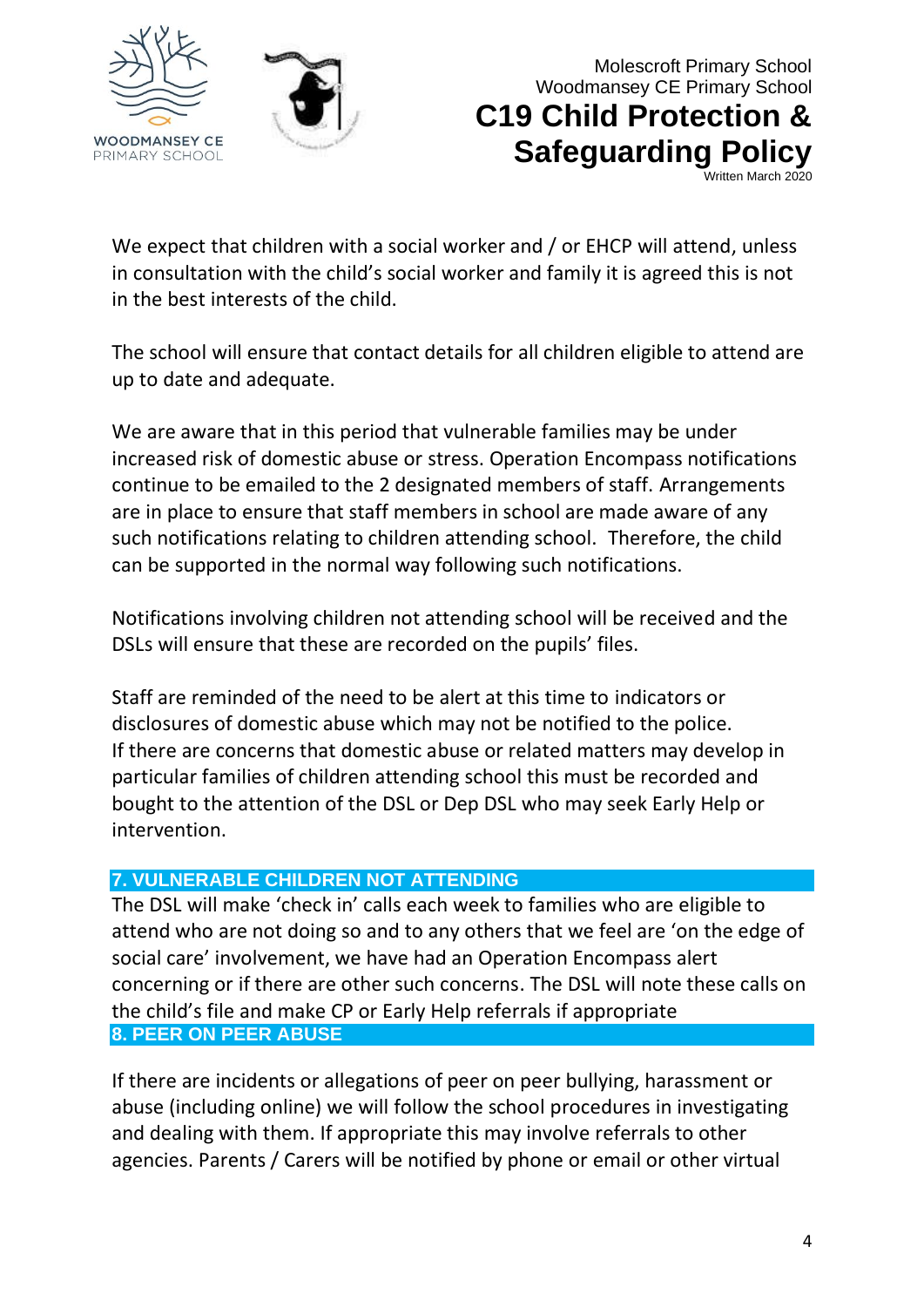



**Safeguarding Policy** Written March 2020

methods if possible. We would consider appropriate sanctions in the light of the current situation.

#### **9. ATTENDANCE**

We will carry out first day absence calls to children expected to attend unless the parents/ carers or Social workers have indicated that they will not be attending. In either case we will notify Social Workers or Y&FS workers if the child does not attend.

For any vulnerable children not attending full time we will attempt to contact parents and carers to check on how the children are and remind them that the school is open for their child.

We will use the DfE [daily online attendance form](https://www.gov.uk/government/publications/coronavirus-covid-19-attendance-recording-for-educational-settings) to keep a record of children of critical workers and vulnerable children who are attending school. This allows for a record of attendance for safeguarding purposes and allows us to provide accurate, up-to-date data to the department on the number of children taking up places. The form is emailed to the LA each day at; cfsinfo@eastriding.gov.uk in-box

#### **10. STAFF TRAINING, INDUCTION AND SAFER RECRUITMENT**

If we need to appoint new staff during before normal school arrangements are in place we will follow the usual safer recruitment procedures as outlined in KCSiE part 3.

The only exception will be that we would follow the specially revised guidance [on standard and enhanced DBS ID checking](https://www.gov.uk/government/news/covid-19-changes-to-standard-and-enhanced-id-checking-guidelines) which is now in place.

Any new staff appointed before the emergency arrangements or since will receive appropriate induction training to cover the usual and updated current safeguarding arrangements before starting work with children.

If members of staff are required to transfer as part of the current arrangements to another setting we will follow the advice in **DfE Guidance 27/03/20'**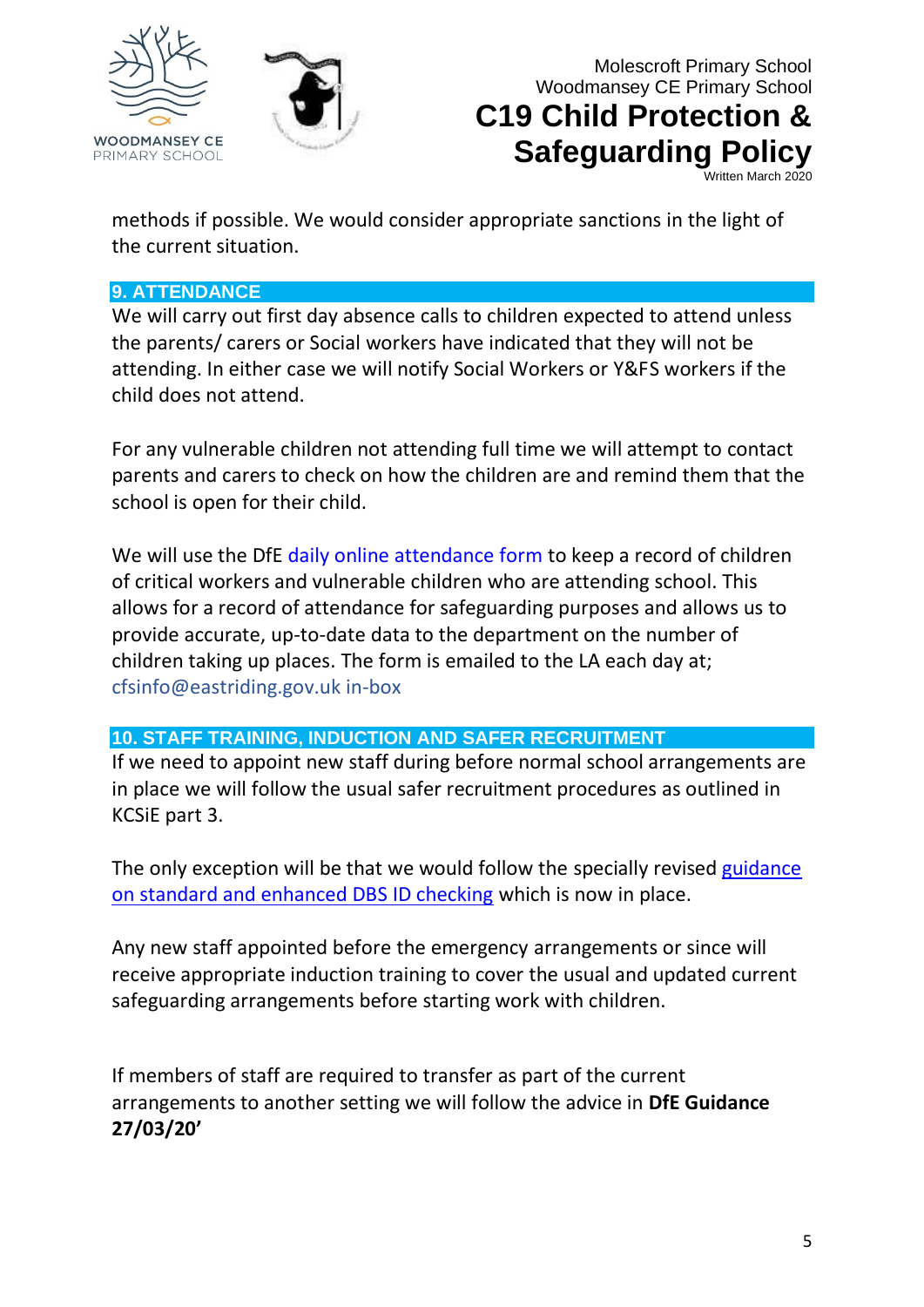



# **C19 Child Protection & Safeguarding Policy**

Written March 2020

If a member of staff or other professional is deployed to work at this school we will ensure that an appropriate induction is delivered and that the safeguarding arrangements are clearly explained and appropriate policies are provided

#### **11. VOLUNTEERS**

We will not be using volunteers during the present arrangements. This policy will be reviewed at the appropriate time.

This is obviously a school decision but if volunteers are used they need appropriate briefing and supervision as per Safer Recruitment. (See DfE Guidance 27/03/20)

### **12. ONLINE SAFETY**

#### **Children in school:**

In school, we will continue to provide a safe environment, including online. This includes the use of online filtering & blocking of inappropriate material and interactions and constant monitoring by staff of children's online activity.

#### **Children and online safety away from school:**

All staff who interact with children, including online will continue to look out for signs a child may be at risk. Any such concerns should be dealt with following the Child Protection procedures as above and where appropriate referrals will be made to Children's Social care.

We will ensure any use of online learning tools and systems is in line with privacy and data protection/GDPR requirements.

#### **13. SAFE & APPROPRIATE WORKING & ALLEGATIONS**

All new staff and existing staff are reminded that although the school is in an exceptional situation the requirement to follow the School Code of Conduct has not changed. Whilst interactions with children may be different appropriate and professional boundaries etc. will and must be maintained at all times. This includes any contact with pupils not at school online or by email as part of agreed remote teaching and learning activities.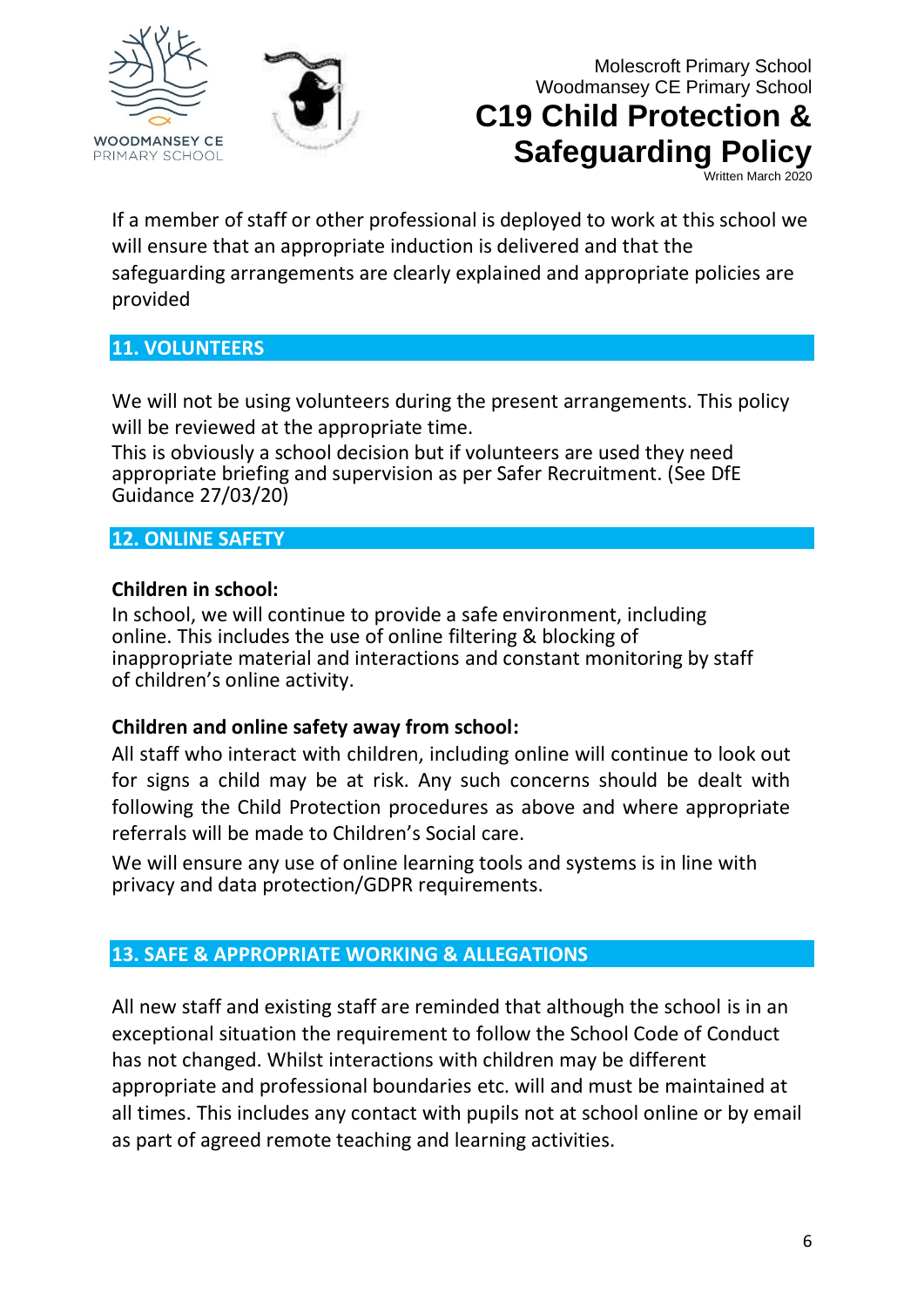



## Molescroft Primary School Woodmansey CE Primary School **C19 Child Protection & Safeguarding Policy**

Written March 2020

If a member of staff has concerns about the safe and appropriate behaviour or practice of a colleague they will contact the Head or other senior member of staff to discuss these matters. If the concern is about the Head the Chair of Governors, another SLT member or the Local Authority Designated Officer should be contacted.

In the same way if there are concerns by a member of staff that other CP or Safeguarding concerns including those relating to the current C19 special safety arrangements the above procedure must be followed in line with the school Safeguarding whistle blowing procedures.

### **14. GUIDANCE AND ADVICE**

We will continue to ensure that updated advice and guidance from the East Riding Safeguarding Children Partnership, the Local Authority or Trust, the LADO and the Government departments are acted upon as appropriate to our school context.

#### **15. ADVICE TO PARENTS**

We will maintain communication with parents and ensure that they are signposted via the school website to the following sources of advice particularly in respect of online safety at this time of increased use to support learning and social interaction.

- [Internet matters](https://www.internetmatters.org/?gclid=EAIaIQobChMIktuA5LWK2wIVRYXVCh2afg2aEAAYASAAEgIJ5vD_BwE) for support for parents and carers to keep their children safe online
- [London Grid for Learning](http://www.lgfl.net/online-safety/) for support for parents and carers to keep their children safe online
- [Net-aware](https://www.net-aware.org.uk/) for support for parents and careers from the NSPCC
- [Parent info](https://parentinfo.org/) for support for parents and carers to keep their children safe online
- [Thinkuknow](http://www.thinkuknow.co.uk/) for advice from the National Crime Agency to stay safe online
- [UK Safer Internet Centre](https://www.saferinternet.org.uk/advice-centre/parents-and-carers) advice for parents and carers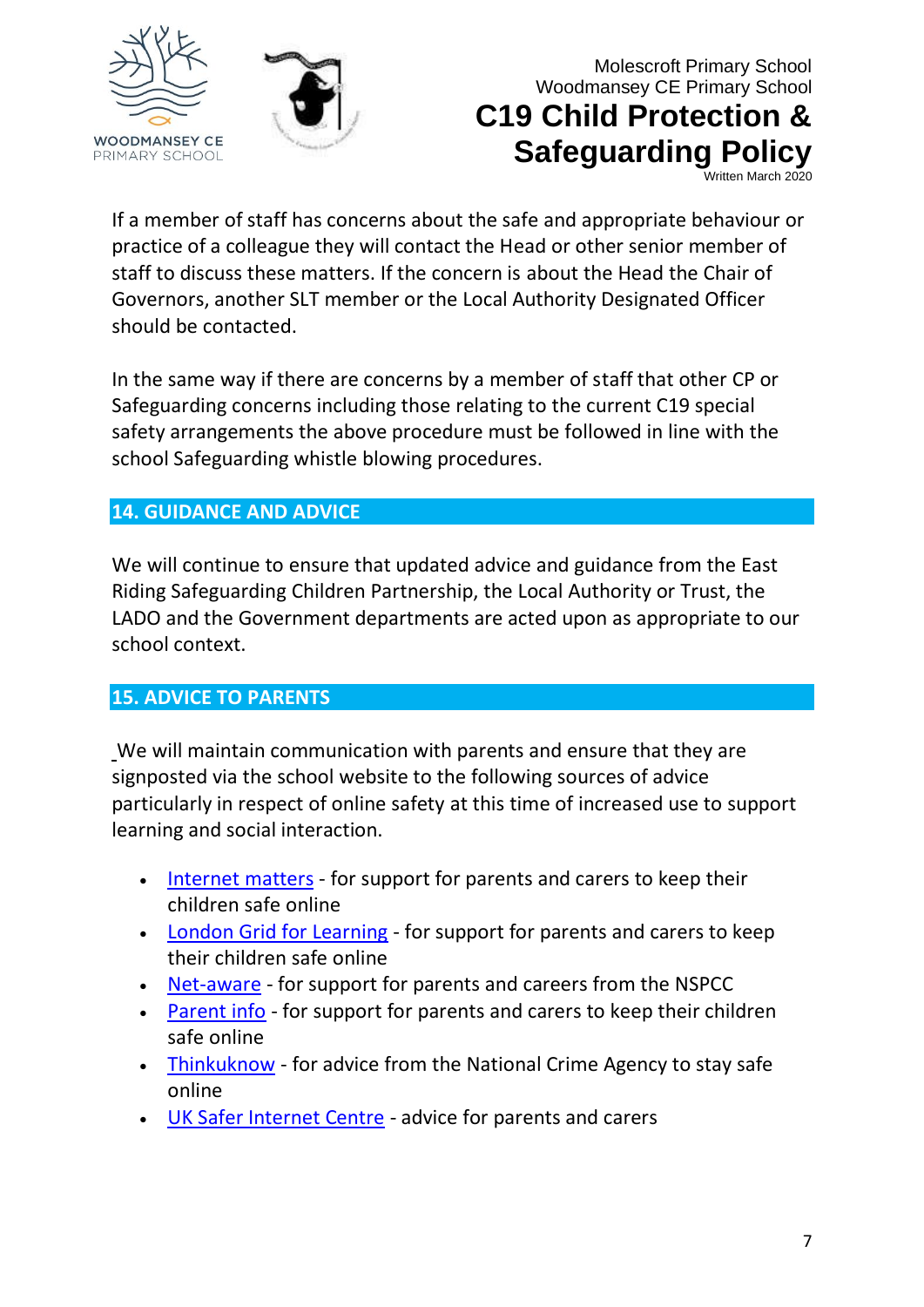



# **C19 Child Protection & Safeguarding Policy**

Written March 2020

#### **16. REVIEW OF POLICY ADDENDUM**

We will constantly review the operation of this addendum and make adjustments if identified and on receipt of further Government, DfE, ERSCP, ER LA or other advice and updates etc.

**17. SPECIALIST SERVICES CONTACT LIST**



OF YORKSHIRE COUNCIL

**MARCH 2020**

### **Children's Social Care CONTACT LIST**

# **NORTH**

**Bridlington Safeguarding Team Shaftesbury Road, Bridlington, YO15 3PP Tel: 01482 395470/395471** 

**Wolds & Dale Safeguarding Team Shaftesbury Road, Bridlington, YO15 3PP Tel: 01482 395470/5471** 

# **EAST**

**Beverley & North Holderness Children's Safeguarding Team** 

**Beverley Children, Young People and Family Centre, Coltman Avenue, Beverley HU17 9LP Tel: 01482 880066** 

**South Holderness Children's Safeguarding Team Beverley Children, Young People and Family Centre, Coltman Avenue, Beverley HU17 9LP Tel: 01482 880066**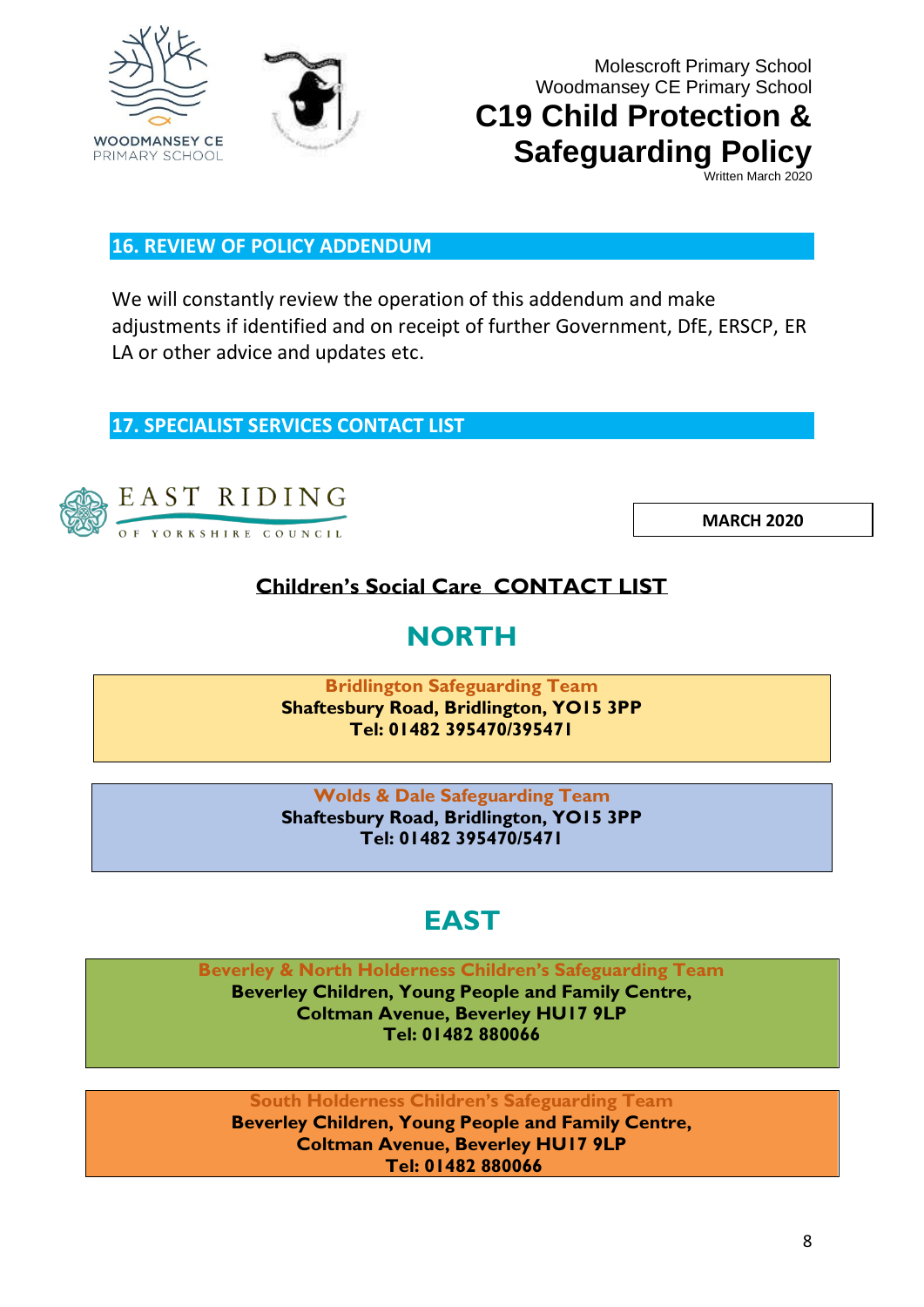



# **C19 Child Protection & Safeguarding Policy**

Written March 2020

## **WEST**

#### **Goole Children's Safeguarding Team Council Offices, Church Street, Goole, DN14 5BG Tel: 01482 396842**

**Haltemprice Children's Safeguarding Team Anlaby Children's Centre, First Lane, Anlaby, HU10 6UE Tel: 01482 565560** 

## **Children Looked After**

**Child Looked After Team (CLA) Beverley Children, Young People and Family Centre, Coltman Avenue, Beverley, HU17 9LP Tel: 01482 880066** 

#### **Pathway Team**

**Manor Road Offices, Ground Floor, Manor Road, Beverley, HU17 7BT Tel: 01482 396666** 

# **Fostering and Adoption**

**Fostering Team BF64, County Hall, Beverley, HU17 9BA Tel: 01482 396673 DIRECT NUMBER TO FOSTERING DUTY : 01482 396644**